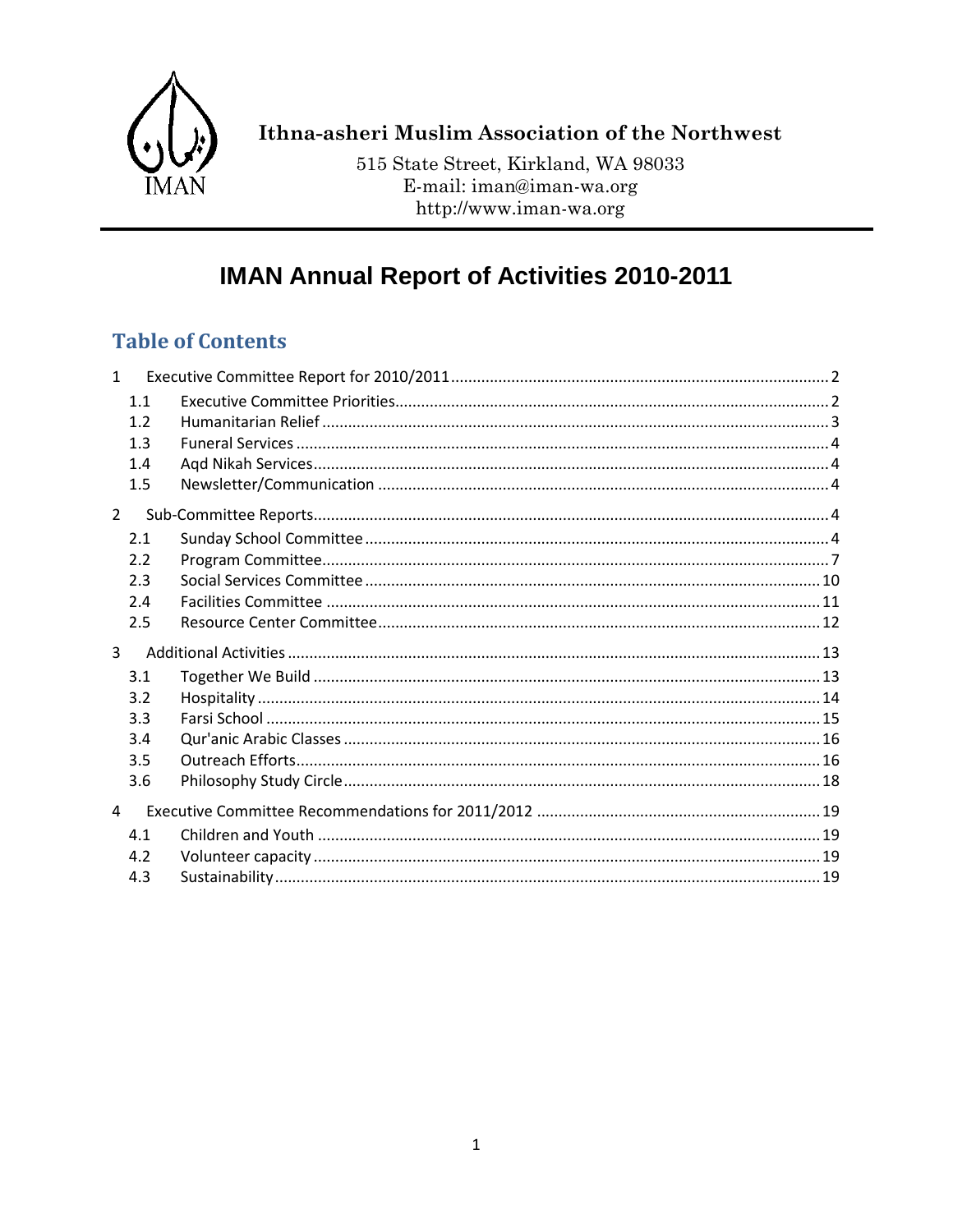# <span id="page-1-0"></span>**1 Executive Committee Report for 2010/2011**

IMAN Executive Committee expresses gratitude to its membership for the opportunity given to it to serve the term ending September 30th, 2011. This report outlines our progress and activities since October 2010. This would not have been possible without the continued sincere dedication, support and participation of the community at large. The Executive Committee is honored to have had this opportunity to serve.

Alhamdulillah, there were multiple activities offered and pursued by the IMAN community. The following observations augment what is covered in sub-committee reports.

The following were the IMAN Executive Committee members for 2010/2011:

- **Mohamed Jawad Khaki** (President)
- **Sameer Tejani** (Vice President & Secretary)
- **Meisam Seyed Aliroteh** (Assistant Secretary)
- **Mohammad Nikjoo** (Treasurer)
- **Syed Mohammad Wasti** (Committee member)

Consistent with what was indicated when IMAN was formed, Br. Mohamed Jawad Khaki, who has served as the President of IMAN since inception in 1997, will be stepping down from his role on the IMAN Executive Committee as the term of the present committee ends. Br. Jawad will continue to serve the community as a volunteer in a non-executive role depending on the needs of the organization and his availability.

Alhamdulillah, over the years IMAN has enhanced its leadership capacity and is able to identify individuals in its ranks who are capable to lead the organization in the times ahead.

### <span id="page-1-1"></span>**1.1 Executive Committee Priorities**

From the recommendations of last year, the three areas discussed below had a priority focus from the Executive Committee.

In addition, IMAN community has reached out and responded to various invitations to promote interfaith understanding and dialogue.

IMAN community continues to weather the effects of a bad economy. Rising social services disbursements are a significant portion of the IMAN expenditure. The Executive Committee appreciates the generosity of all donors in these tough economic times.

### **Children and Youth**

As a community we need to make the children and youth a priority. This past year, we have been able to have more youth-oriented activities though much more can be done. There were efforts into organizing youth and children's programs during Muharram and Ramadhan. In addition, the youth also got involved in volunteering their time for activities such as the food and shoe drive. The Milad-un-Nabi program at IMAN was driven by the school and it was encouraging to see a good attendance across the spectrum. More can be done here to combine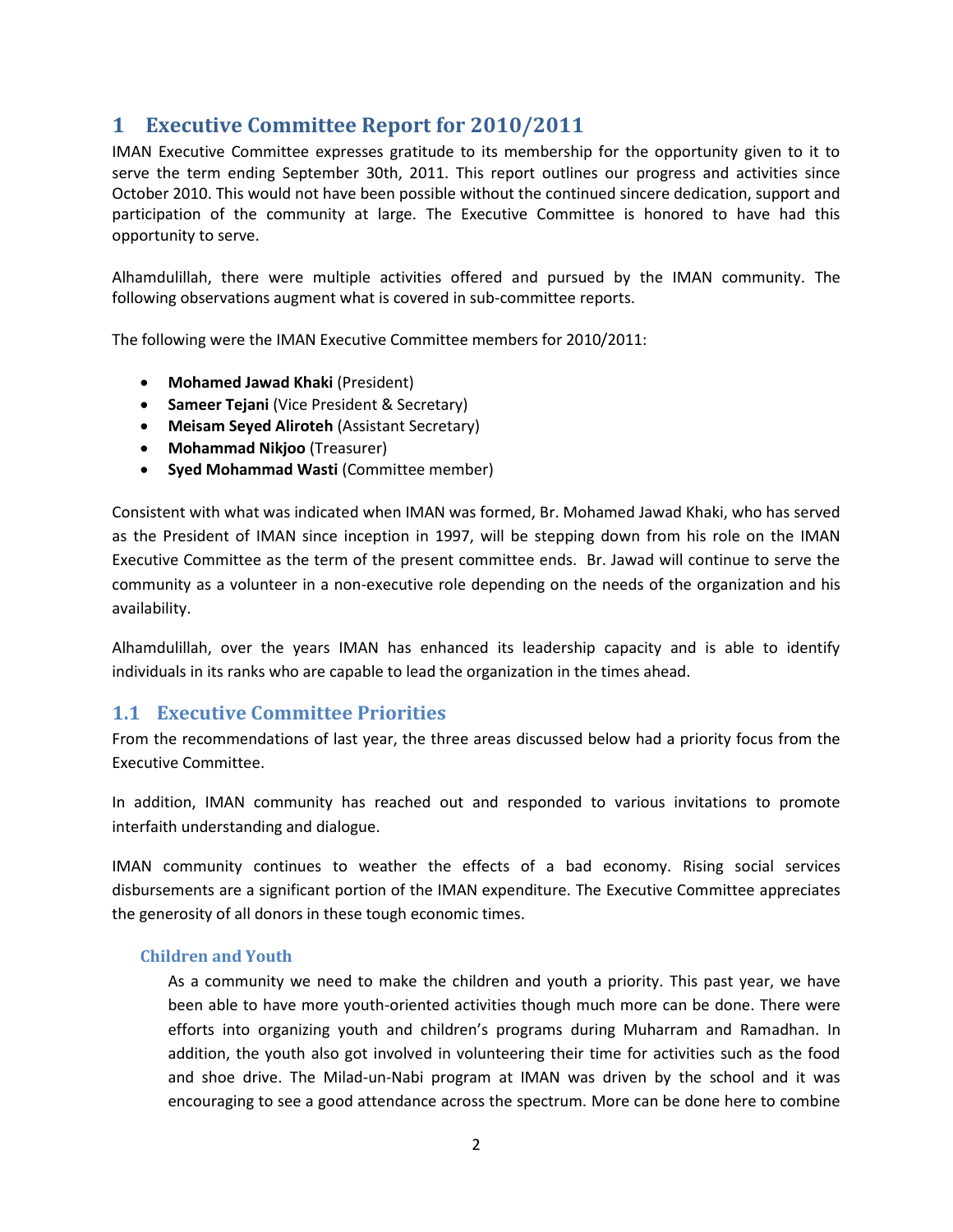IMAN programs with school activities. Historically, the summer camp has always been a successful activity and we need to capitalize on this – an effort is underway to have at least one outdoor activity each quarter to get the community together and participate in activities. Many of these activities depend on having adequate volunteers to lead and organize these programs.

IMAN subcommittees need to figure out a way to engage the youth in various activities and encourage them to participate. In addition request all parents to offer ideas, act as mentors, and volunteer to lead and coordinate and also participate in these various activities.

#### **Volunteer capacity**

In order to be able to run all our activities and programs successfully, we need a large pool of volunteers. Currently, a small group of volunteers are doing a lot of work in the day to day running and maintenance of IMAN. This limits the amount of activities we can take on in a particular year and also risks burn out of those overworked small group of volunteers.

We have good participation from the community for the everyday tasks like setup and cleaning during major events like Ramadhan and Muharram. We need to tap into this energy for the rest of the year when we need help in activities like cleaning the center, Together We Build, small maintenance tasks, etc.

An important need is to have people step up and take the lead in planning and organizing events, especially the ones involving our children and youth. It was particularly challenging to organize the children's Ramadhan program this year as there were not enough people available to plan and organize the program for each of the age groups.

#### **Operational Excellence**

We thank community members for contributions to the operational expenses at IMAN. As has been noted in past years, we need to create sufficient reserves for maintenance and renovations that will be necessary in the times ahead. For example, we do not have sufficient reserves funds to repave the driveway which is showing signs of wearing.

This was the first year where we had a formal fundraising effort on the  $15<sup>th</sup>$  of Sha'baan where we raised around \$20,000 for our operational expenses.

During the last year, several subcommittees updated their terms of references to document the organizational learning and experience of the past few years. We need to continue having an annual review of the terms of reference as part of nurturing a culture continuous selfimprovement. This will also help enhance our day to day operational guidelines so that they are in keeping with the actual running of the organization. We also need to improve coordination between different sub-committees.

### <span id="page-2-0"></span>**1.2 Humanitarian Relief**

In addition to the efforts lead by the IMAN Social Services Committee covered elsewhere in this report, as a community we have responded to financial appeals from various appeals around the world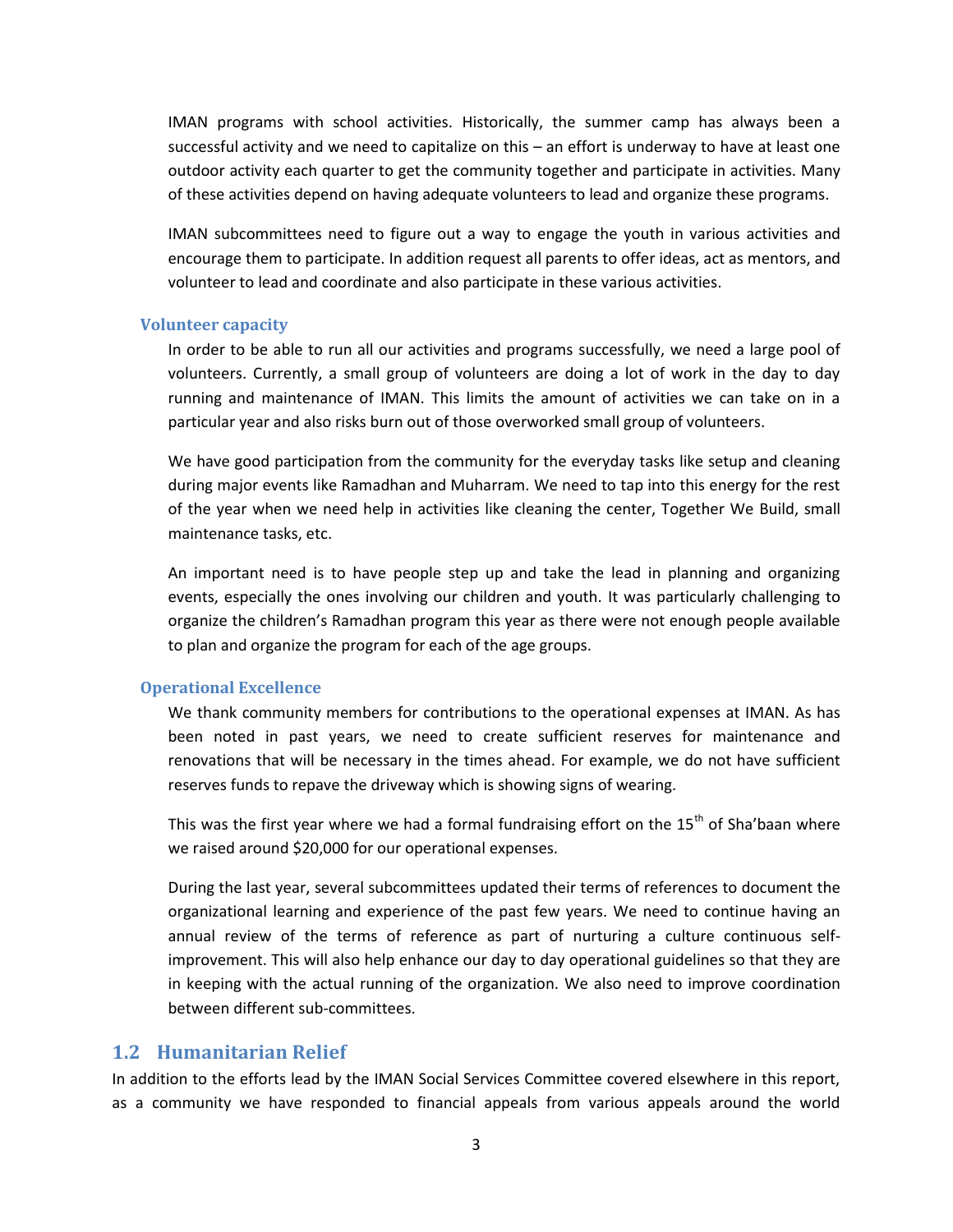including economic hardship locally. This includes our responses to Somalia Drought Relief, details of which can be found in the financial report. In addition, the youth also participated in the local food drive and Afghan shoe drive.

# <span id="page-3-0"></span>**1.3 Funeral Services**

Members of IMAN have continued to provide funeral services when contacted. IMAN recommends the services of the House of Mercy in Kent. Because we see continued cases where bereaved families insist on burying at cemeteries in Bellevue, Issaquah and Lynnwood, there is a need to make arrangements with local cemeteries for a Muslim section. This is an opportunity to cooperate with other regional Islamic organizations.

We also would like to encourage more people to sign up and help out with funeral services.

## <span id="page-3-1"></span>**1.4 Aqd Nikah Services**

As a sign of a growing community servicing increasing needs, IMAN conducted several Aqd Nikah ceremonies during the past year as a service to Muslims in the area. We have established a process to streamline the Aqd using a draft marriage contract that was designed by the World Federation. The services provided include issuance of a Certificate for Islamic Nikah as well as the official Certificate of Marriage for the State of WA.

# <span id="page-3-2"></span>**1.5 Newsletter/Communication**

Communication with IMAN community has been through announcements made at the IMAN Center, our web site and through email lists. We moved to a better mailing list solution and provide information in a newsletter format that covers important events taking place during a week. In addition we have integrated our website and mailing list with Facebook making it easier for people who rely on social media to follow what is happening at IMAN.

The IMAN website has made incremental improvements by adding relevant information on Islam. This is still a work in progress. This is an area with huge potential to impact the broader Seattle community's understanding of Islam and Muslims.

# <span id="page-3-3"></span>**2 Sub-Committee Reports**

# <span id="page-3-4"></span>**2.1 Sunday School Committee**

### **Members**

The school year for 2010-2011 began in the middle of September with the following individuals serving in the sub-committee:

- **Rouhollah Rahmani** (Principal)
- **Farhat Tejani** (Vice Principal)
- **Zina Alnoor** (Administrator)
- **•** Shahina Piyarali (Treasurer)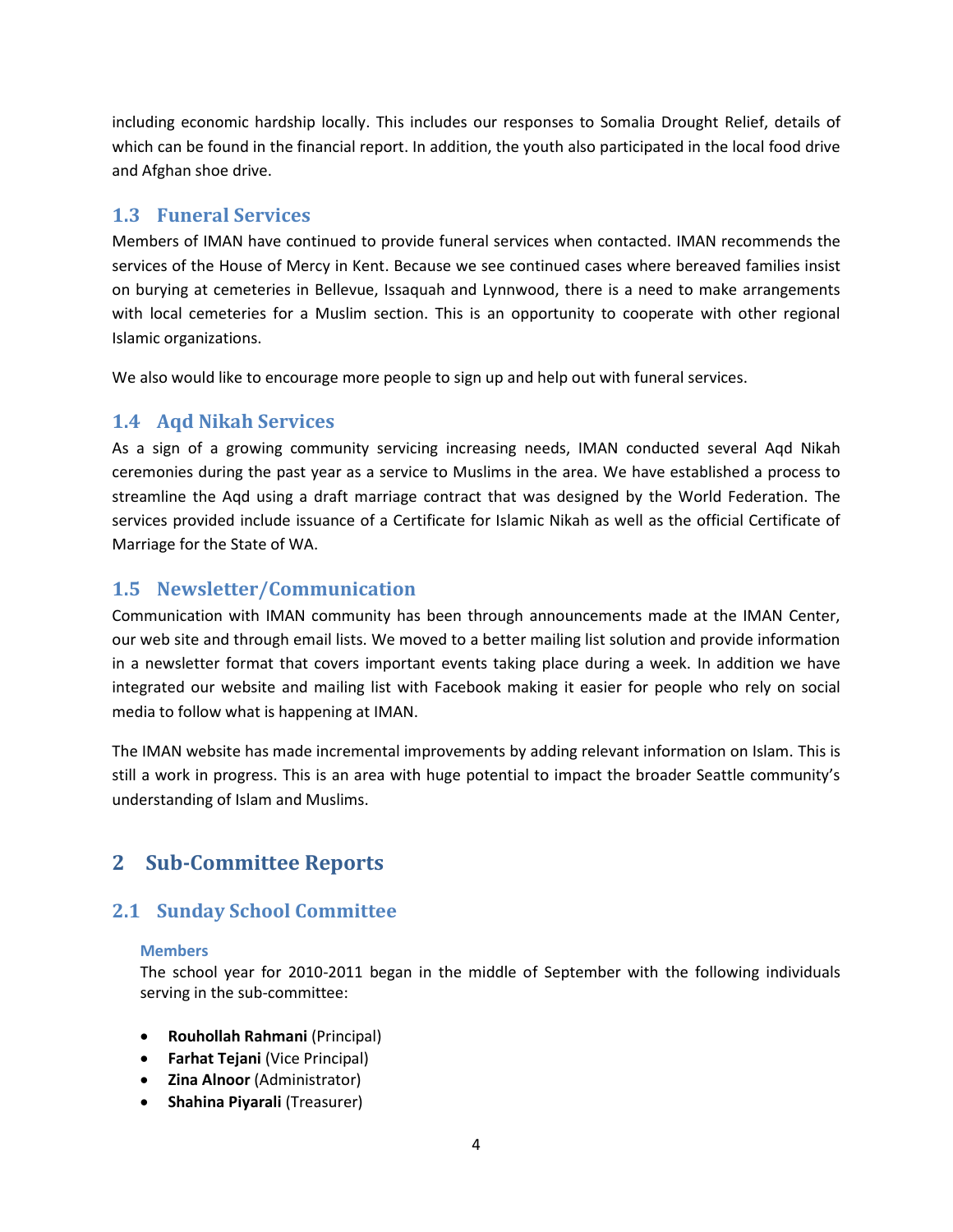- **Tanzeela Merchant** (Secretary)
- **Moustafa Noureddine** (Parents' liaison)

- **Classes:** The primary goal of the school is to conduct regular Islamic classes for students. We had over 90 students this past year, and established eight classes for each age group in Quran Reading, Prayer, Akhlaq, Fiqh, Quranic Studies, and Islamic History.
- **Continuing studies:** A new class was introduced for those students who were near the age of entering college, college students, and adults. This class did a comprehensive review on the lives of the Prophet (S) and all 12 Imams (A) as well as study of the Qur'an. The remaining spots in the class were filled by adults.
- **Curriculum:** For the first time, the school had standard school textbooks for each class. This made it easier for teachers to use prepared material and for students to catch up in case they missed a class. This will also help as students move classes and teachers know where to continue from.
- **Salaat:** The salaat class was divided into three classes based on ability. This allowed each class to concentrate on specific skills and students took the opportunity to learn and move to the next level. Attendance was better than last year, though not perfect.
- **Finances and Tuition:** Nearly everyone was up to date on their tuition and fees which made it easier for the school to meet its obligation towards supporting the center. Families that could not afford tuition were granted scholarships. We also migrated to a computer system for tracking finances.
- **Milad-un-Nabi:** The school along with the programs committee used the Friday evening program to have a Milad-un-Nabi program exclusively run by the students. There were multiple presentations and songs performed by the students. There was also very good attendance across the whole community.
- **Recognitions:** The school conducted an end of the year awards ceremony for its students.
- **Parent Volunteers:** There were monthly parents' meetings where various issues about running the school were discussed. Parents were required to donate 20 hours of their time throughout the year to volunteer for the school. This has worked well and most parents volunteered, although there are still gaps that we need to address to make the process more efficient. For the parents that did not volunteer, we did not enforce the \$10/hour penalty which was the policy for 2010-2011.
- **Snack Time:** All students were provided a small snack every week. This helped keep students energized to complete the day. We also had monthly pizza lunches – something that students looked forward to.
- **Regular Meetings:** The school committee met once monthly to plan and execute school projects and daily tasks.
- **School-wide testing**: There were two testing periods during the school year where students are evaluated on what they have learned. This has helped with aligning the whole school with exam weeks.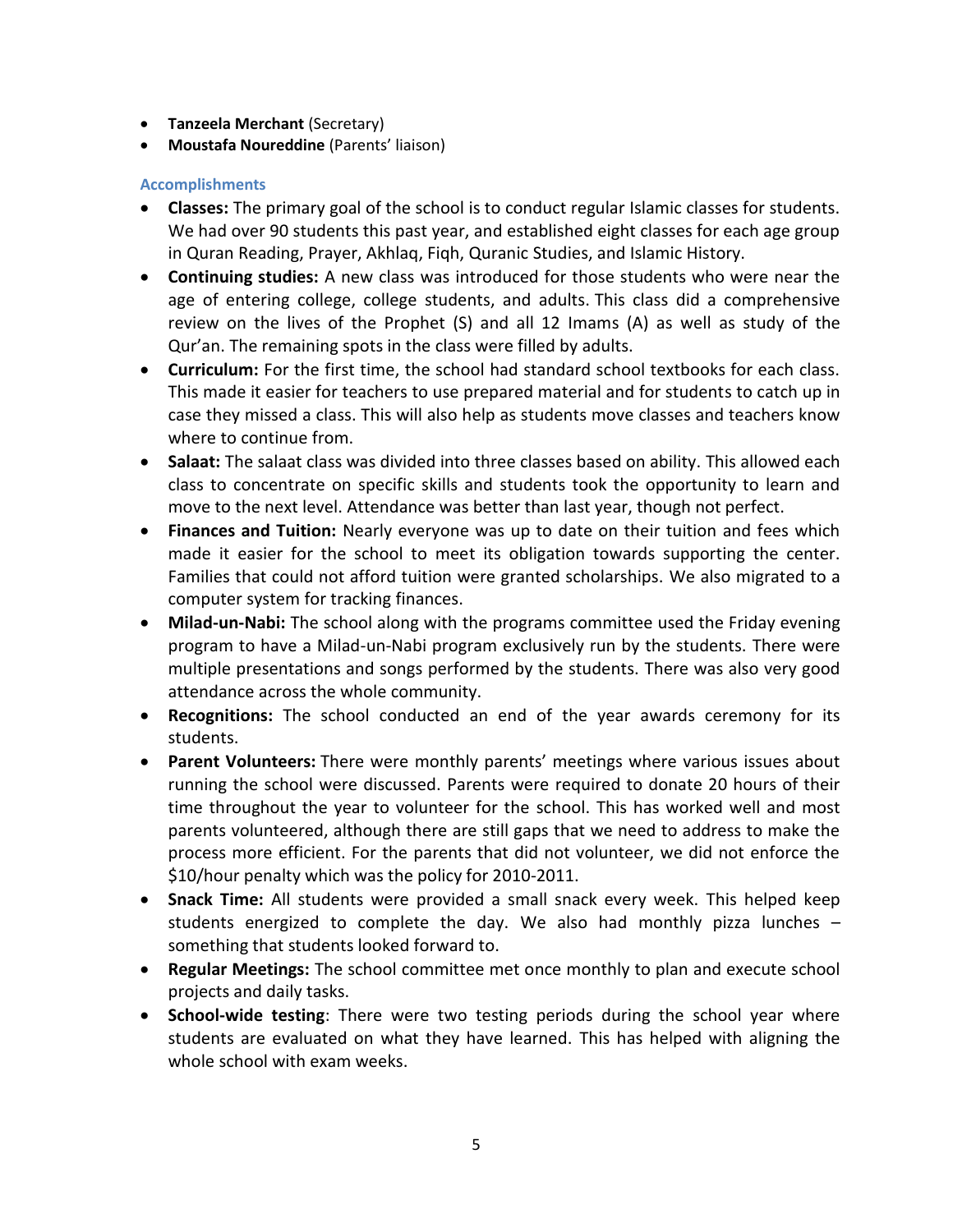- **Parents committee**: We need to reach a higher level of participation from a broader set of parents. How to encourage/enforce this is a key challenge.
- **Lack of teachers**: We do not have enough teachers to teach all the classes and it therefore requires some teachers as well as school committee members to take on multiple classes. We have also lost several experienced teachers over the years that have also made it harder to fill all the classes with experienced teachers.
- **Teacher training**: Next year, we plan to establish sessions where teachers learn from each other.
- **Prayer class**: Attendance to the prayer class has been better than past years, but we still need to do more to enforce attendance.
- **Hijab**: All students are required to observe hijab when attending Sunday School. There have been cases where students are not complying (e.g. boys dressed in shorts, girls forgetting their scarves) and we need to raise awareness with the parents. In addition, we can do a better job of recognizing and encouraging those students who are always observing hijab.
- **Integration into the IMAN Community**: The parents and students need to be more integrated into the IMAN community. This includes participation in the Friday programs and establishing other programs as well. For next year, the school plans to have more events in conjunction with IMAN programs when commemorating important Islamic events such as Muharram, Ramadhan, Hajj and anniversaries of important personalities in Islam.

### **Opportunities**

- We have students who are at a critical age where greater involvement in the community would fulfill their needs. We need to find ways to encourage them to participate and create opportunities for them to serve the community.
- Many Sunday school parents do not participate in other programs at IMAN. We need to find ways to create an environment for parents to be able to participate in other IMAN programs so that the children get an opportunity to enforce what they learn during the Sunday School (see integration above on some ideas)

### **Recommendations**

- Parents working together with students during the week to ensure that the education imparted on Sundays is reinforced during the rest of the week.
- Enforcing school policies around attendance so as to not interrupt classes.
- Interaction with other IMAN sub-committees to get parents and students more involved with different aspects of IMAN, so that the learning goes beyond the time spent at Sunday School and combines it with other programs at IMAN.
- Parent support group: create an environment where parents can meet regularly to support each other and the school.

The school would like to thank all the teachers and volunteers who dedicated their time in making 2010- 2011 a successful year. The school committee for 2011-2012 nominated at the end of the school year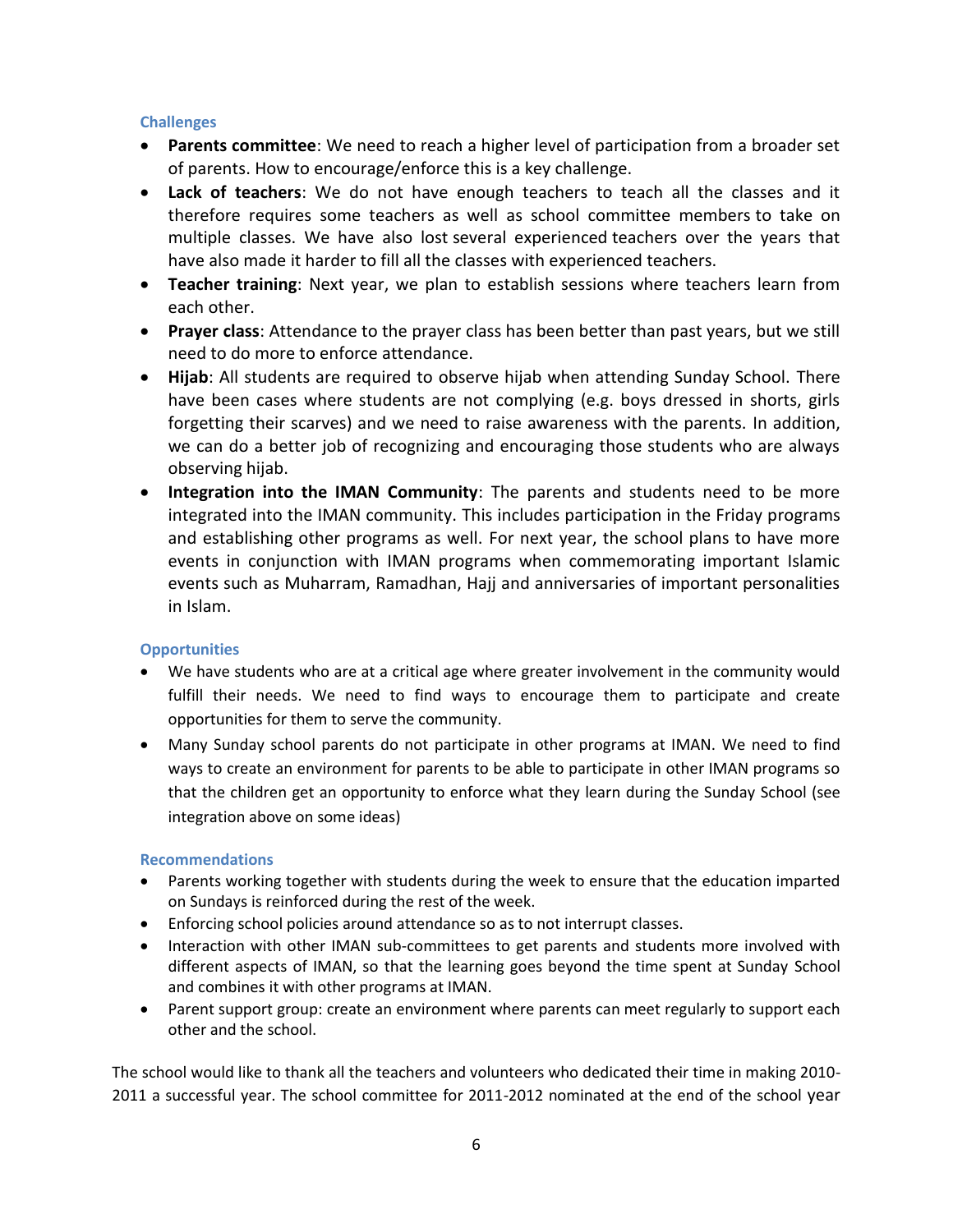and later updated in September 2011 with approval from the School Committee and the Executive Committee was as follows:

- Rouhollah Rahmani (Principal)
- Open (Vice Principal)
- Moustafa Noureddine (Administrator)
- Farzana Noray (Treasurer)
- Ameen Eetemadi (Secretary)
- Open (Parents liaison)
- Hussain Al-Sadi (accepted to help the school committee as a volunteer)

The new school year started on September 25th. We have more than 60 students enrolled this year and a good team of teachers and volunteers who ensure the smooth running of the school. We look forward to your commitment to help the school reach greater heights.

### <span id="page-6-0"></span>**2.2 Program Committee**

Alhamdulillah this has been another full year of vibrant activity with regards to Programs at IMAN. Program Committee work requires many hours of work from many people that may not be obvious to most. This not only includes PC meeting time, but outside of the meeting work to follow-up on various aspect of programming, not to mention significant speaker time investment.

### **Members**

- **Meisam Seyed Aliroteh**, Chair
- **Jawad Khaki**
- **Moustafa Noureddine**
- **Syed Mohammad Wasti**
- **Alireza Hannani**
- **Hoda Adel**

- The following regular programs were conducted during the last year:
	- o Maghrib/Isha prayers every night at IMAN.
	- o Dua Tawassul Program on Tuesday evenings.
	- o Dua Kumail program followed by Reflections from Nahjul Balaghah on Thursday evenings.
	- o Friday Juma prayer and evening program.
	- o Fajr prayer on Sunday mornings followed by Dua Sabah and breakfast.
	- o Wiladah and Shahadah of the Ahlul Bait per WF calendar.
	- $\circ$  Themes of the months drew from recent events and occurrences around the world, and featured speakers that are well received by the community.
- Conducted a successful Muharram program:
	- o Shaikh Abbas Virjee's presentations were well received by young and old alike.
	- $\circ$  Provided marsiya and latmiya recitation in Urdu, Arabic, Farsi, and English languages.
	- o All-day programs for Ashura and Sham-e-Gharibaan
	- o Great community support in preparing food for Ashura
- Conducted a successful Ramadan program: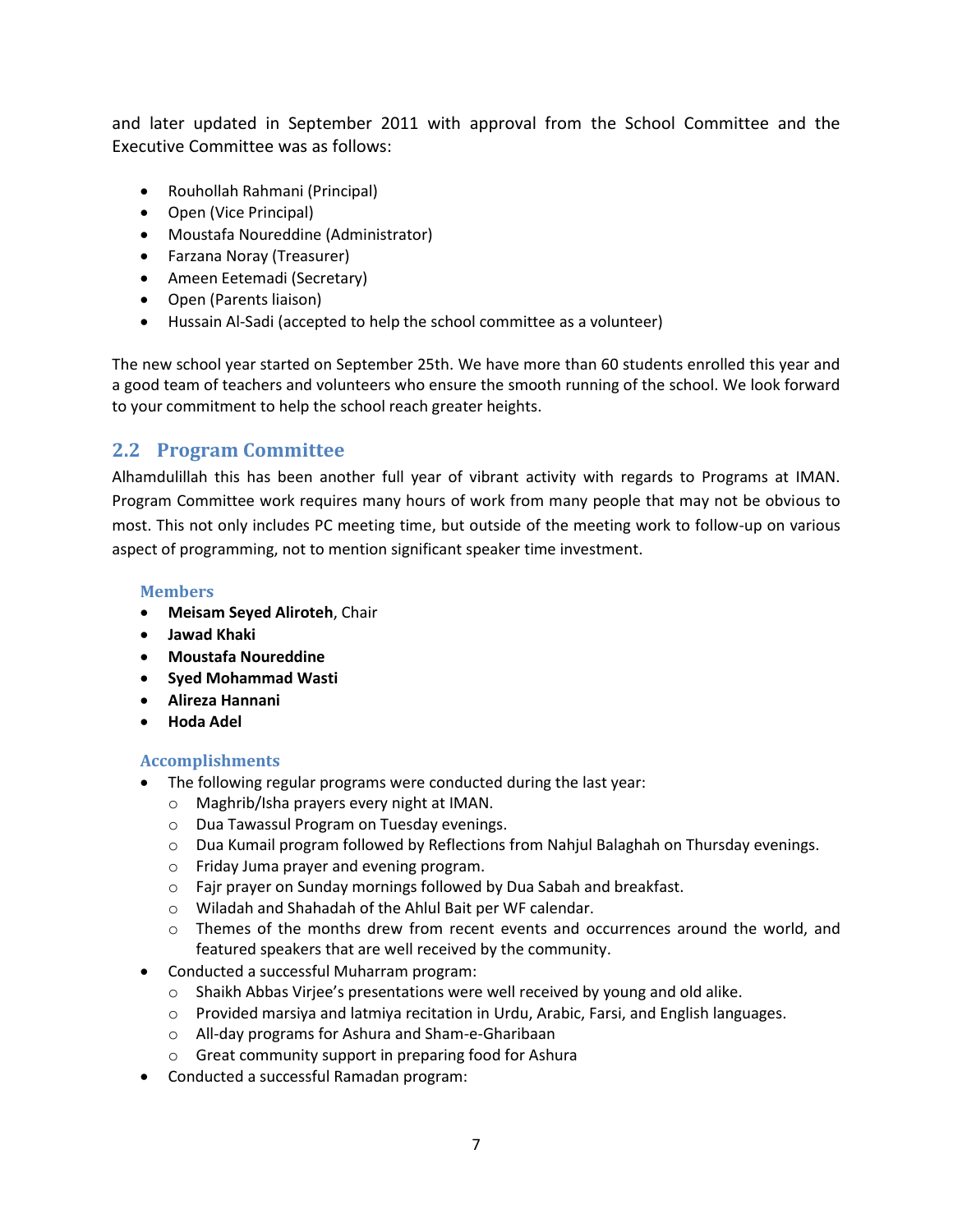- $\circ$  Shaikh Aliasghar Karmali was our guest speaker for the month drawing lessons from the Quran.
- o Youth lectures were provided by the Shaikh on Fri/Sat/Sun afternoons.
- $\circ$  Provided a detailed calendar of events to the community one week in advance to ensure smooth running of the programs and better participation.
- o Daily Iftar and guest speaker attracted high attendance.
- o Variety of programs such as Quran recitation for men and women in Arabic and English, dua recitation, and programs for children catered to different audiences.
- o All-night program on the eve of 23rd included sohur and ended with Fajr prayer with great participation.
- o High attendance at Eid prayer and breakfast.
- Participated in and organized various outreach events with other communities:
	- $\circ$  Events hosted for school students, church groups and community at large received very positive feedback from the guests.
	- $\circ$  9/11 interfaith program at Kirkland Performance Center was a success and received very positive feedback
- Finished revising the Terms of Reference, which is now available online.
- Arranged for live broadcasting of various events such as Muharram, Ramadhan, and interfaith programs.
- With the help of IMAN Facilities, we now have a mounted camera in the main hall which simplifies broadcasting our programs.

- Need to promote the spirit of volunteering in the community. All of the challenges listed below require participation and volunteering from the community members in order to resolve the challenges and attain success.
- Need to ensure that IMAN attendees and visitors stay respectful of the volunteers who are enforcing IMAN rules and guidelines.
- Need more members in the committee, particularly more female presence.
- We need to grow our speaker pool.
- Need to use opportunities throughout the year to improve recitation during Muharram & Ramadhan.
- Need to continue finding diverse, stimulating, and motivating content for various programs.
- Need to devise the means to bridge the gap that exists between IMAN daily programs and the participation of the youth of the community particularly those at IMAN School.
- Need to devise programs that are specially tailored for the youth and children.
- Finding and selecting reciters that meet the need of all of the community members, given that we have a diverse and multi-cultural / multi-lingual community.
- Need to implement a method to ensure the safety of the children, and to discipline and prevent them from running in the hallways, hurting themselves and damaging IMAN property.

### **Opportunities**

 There is a need for programs that are specially tailored for the youth and children. The amount of participation from this age group is not satisfactory and IMAN needs to provide them with programs that are interesting and well suited.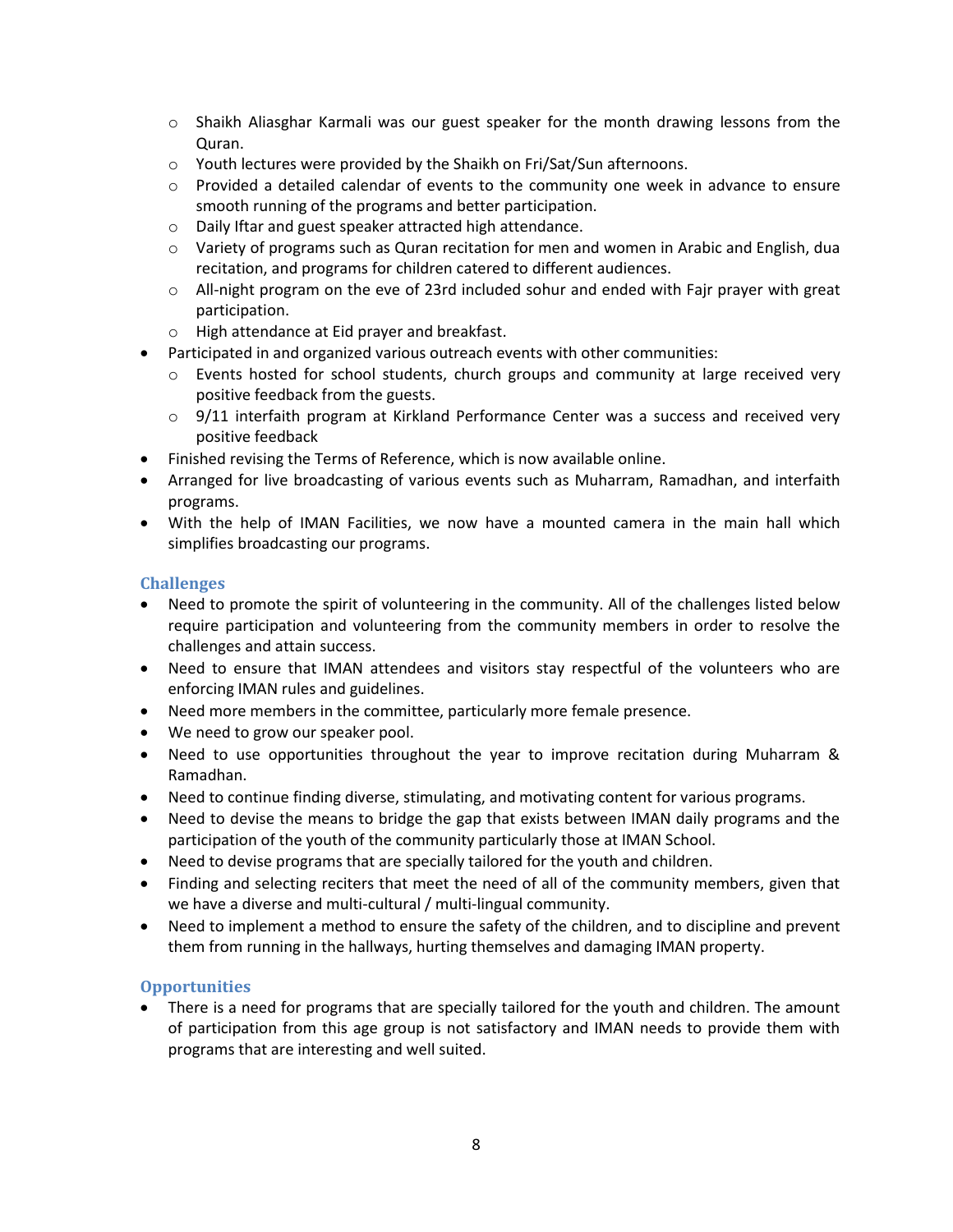- We now have a mounted camera in the main hall which simplifies live broadcasting of our programs. Next step is to provide live transmission of all of our daily programs. We also need a simplified solution for archiving these recordings.
- There is an opportunity to reach to the broader community and we need a more comprehensive set of programs geared towards this. An example would be providing more interfaith programs and inviting people of various faiths more often.

### **Recommendations**

Note: The Program Committee cannot achieve the following recommendations without an increasing number of community members stepping forward as volunteers to work on any of these areas. The following had been recommended in the previous years, however due to lack of volunteering support from the community, many of them were not achieved. It is absolutely crucial for the community to recognize the importance of volunteering and to step up to work on these areas.

- Recruit more members for the committee, particularly more female members.
- Explore options of having remote speakers in order to grow our speaker pool, and to provide more diverse content.
- Create a pool of local reciter for various Islamic occasions and events such as Ramadan and Muharram.
- Create special programs at IMAN for children and youth. The following are a few ideas that can be explored by the Program Subcommittee as well as other subcommittees at IMAN:
	- 1. Fun events for the youth
		- After school activities (indoor and outdoor)
		- Sports & activities teams
		- Monthly birthday party for kids and the religious figures in that month
		- Nasheed group
		- Cooking classes
	- 2. Complimentary educational activities
		- Tutoring for regular school homework
		- Competitions on Hifz Quran and Recitation
		- Daily Madrasah (after school and/or before Isha prayer)
		- Book club --> emulate from the life of the Ahlul Bayt
		- College preparation & counseling (writing essays, choosing classes, SAT classes, …) **EXECT** Create opportunities for the college youth to share experiences with others
			-
		- Youth speaker development program toastmasters program for the youth
		- 20-30 min programs per week focused on Quran (in addition to School)
		- Talk about historical events (e.g., stories about Imams, etc.)
		- Parental education events/classes
			- **Understanding the American education system**
			- Classes for the new Muslims
	- 3. Enriching existing programs to make them appealing to youth
		- Stories (Qur'anic & about religious characters) for the kids while the main lecture is in progress
			- **Engage the kids by for example asking them to make a play/painting/etc.** about the topics that are covered in the stories
		- Motivational guest speakers for the youth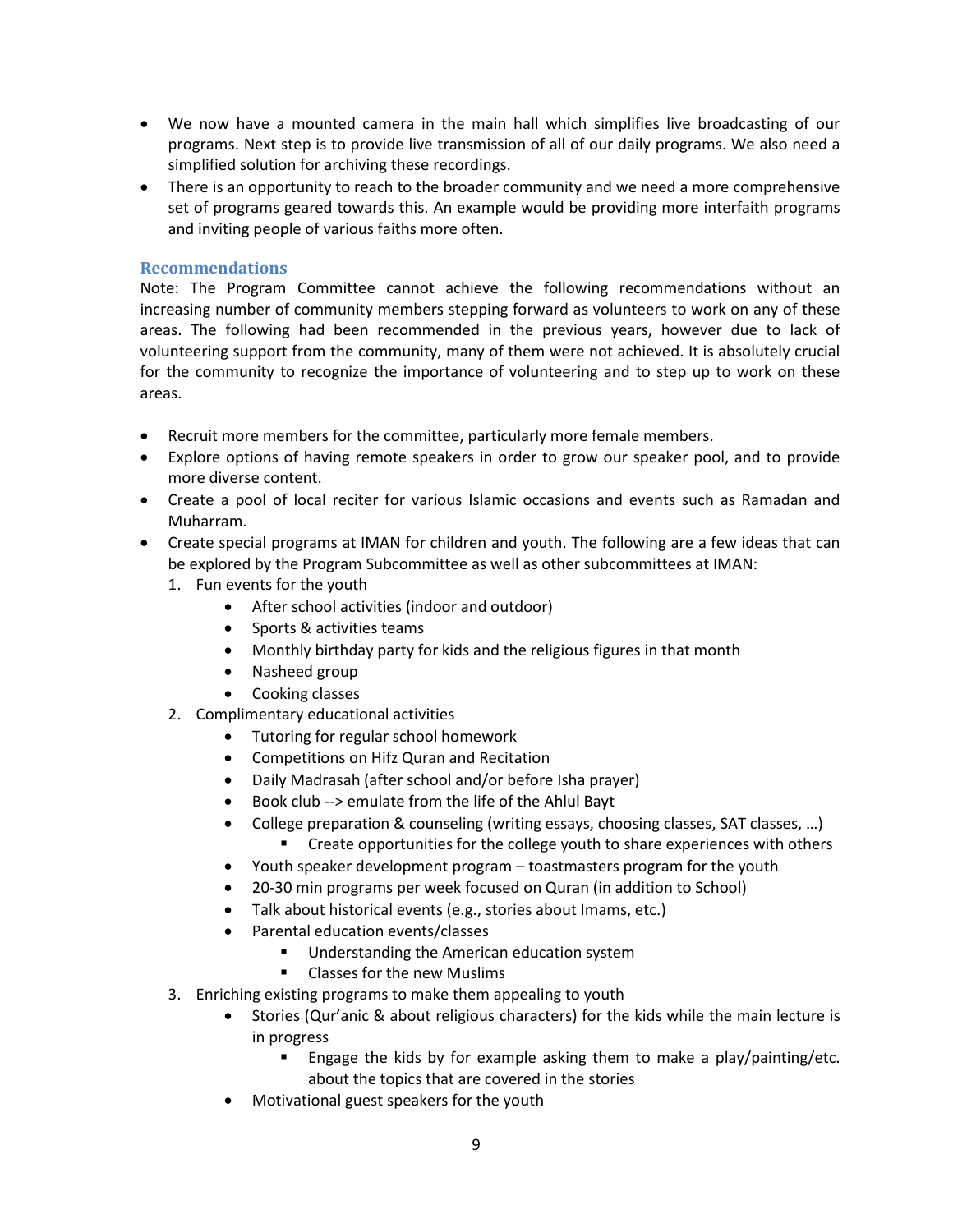- Once a month, an event for parents-kids-IMAN School
- 4. Nurture a culture of service:
	- Ask the kids to do Adhan, Dua, etc.
	- Delegate responsibilities to organize to older youth
	- Assign them with task such as serving food, cleaning up, etc.11
	- Cooking at the shelter (every month send one kid from school for shelter cooking)
- 5. IMAN Youth (teen) group
	- Run by the teens but guided by the adults
	- Organize by age groups and let the groups decide on the activities they want to do
	- Summer internships & Study/Volunteer locally/abroad programs
	- Debate teams (Discuss landmark/controversial/contemporary issues)
	- Newsletter club
	- Cross community (interfaith & intra-faith) networking & programs to foster relationship between youth
	- Mentoring & support network

### <span id="page-9-0"></span>**2.3 Social Services Committee**

### **Members**

- **Hamed Esfahani:** Chair, caseworker.
- **Mohammad Nikjoo:** Treasurer, caseworker.
- **Sumaira Qureshi:** Committee member, food bank.
- **Alireza Hannani:** Committee member, Feed the Hungry program coordinator.

- Received and processed **34** unique applications for Social Service Aid
	- Many of the applicants required help and follow-up numerous times throughout the year (processed over **69** application inquiries).
	- **24** Applicants were approved to receive aid.
		- 0. **68** Household members. **33** Children
			- 1. 6 Single mothers
	- About 35% of the applicants were returning applicants from previous years (many new applicants this year!).
	- Majority of applicants are families with 1 or more children.
	- Distributed over **\$31,000** for Social Services causes.
- Continued running the food bank as in previous years, however, most of the food this year was donated to local food banks and Tent City. Most applicants prefer to receive food cards, even if they are in small amounts (\$5, \$10, \$20).
- Identified local needy families (sayyid and non-sayyid) before Eid-ul-Fitr and distributed Fitra funds (\$3,200).
- Cooked warm meals for over 330 people at the Sacred Hearts Shelter in Seattle. A group of volunteers from IMAN participated in cooking dinners 11 times throughout the year.
- Supported Tent City in Kirkland Congregational Church by helping cover their utility bills.
- Delivered meals to Tent City in Bellevue several times throughout Ramadhan.
- Worked closely with Lutheran Community Services and assisted several applicants in urgent need for assistance.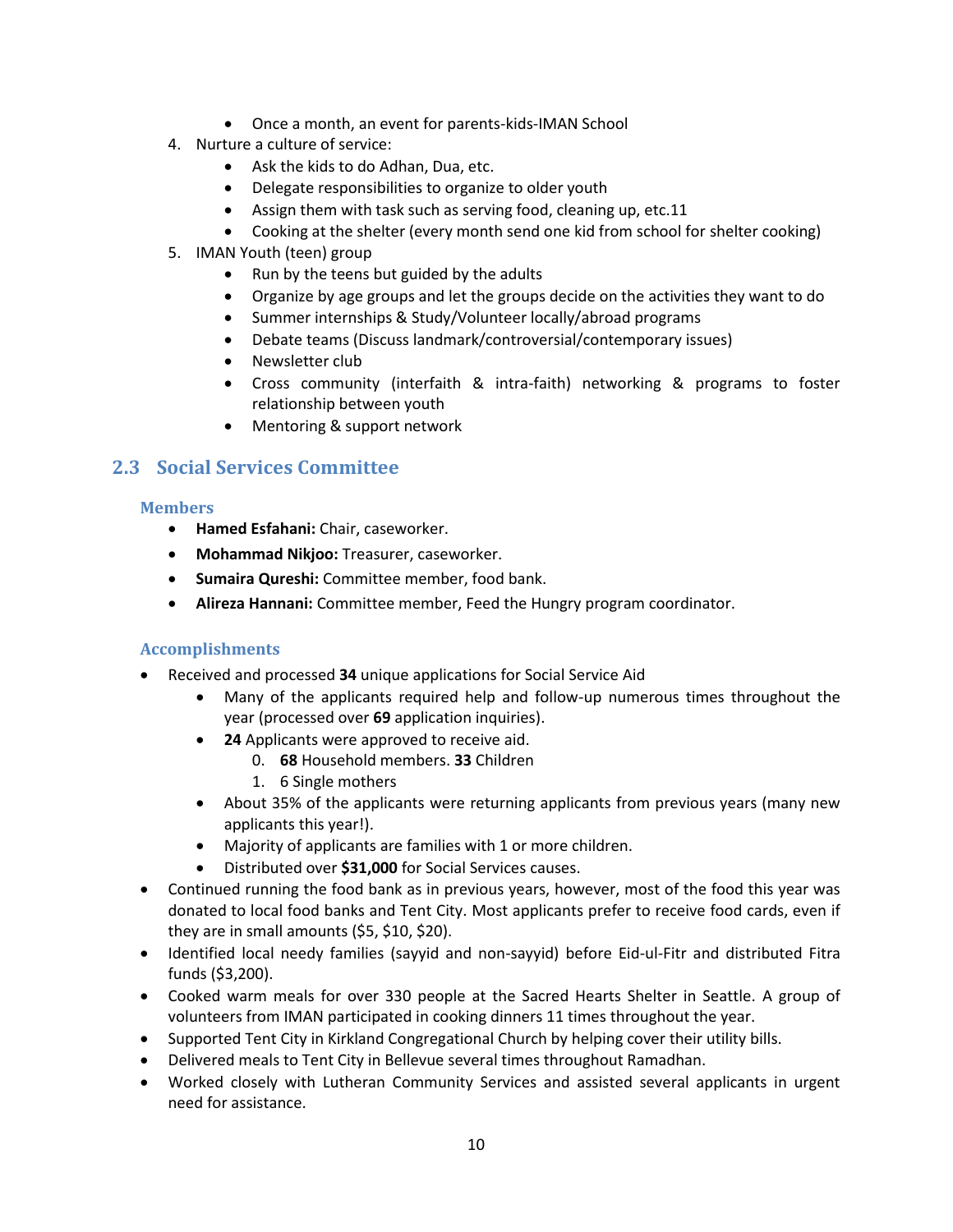- Short staffed with caseworkers
- Increased number of applicants
- Increased demand for housing needs
- Increased amount of funds that each application is requesting (compared to previous years)
- Helping applicants with complicated cases that require ongoing follow-up during regular business hours

### **Opportunities**

- We had a diverse set of applicants from various backgrounds and different areas in Seattle area
- Based on the feedback we get from the applicants, IMAN Social Services is becoming more known to the larger community. Applicants were referred to IMAN by other Masjids and organizations.

### **Recommendations for next year**

- Do a better job of informing IMAN Community about Social Services activities and contributions.
- Continue building on existing connections and build new connections with the local Social Services organizations, such as shelters, food banks, tent city.
- Expand volunteer capacity in Social Services Committee (new members and more involvement from existing members).
- Send out announcements for shelter cooking at least two weeks in advance.
- Forecasted budget need for next year \$30,000.

# <span id="page-10-0"></span>**2.4 Facilities Committee**

### **Members**

**Hossein Rezaee:** Chair, main point of contact. **Meisam Seyed Aliroteh:** Committee member (A/V, Access to building). **Arash Abdi:** Committee member. **Alireza Hannani:** Committee member. **Hamed Esfahani:** Committee member (events coordinator).

- New chair of committee: Hossein Rezaee
- Investigated and obtained professional bid for installing a ceiling mounted camera for recording & broadcasting live programs. System was installed and used during Ramadhan of this year. Included improvements to the existing AV system.
- Hired, scheduled, and made payment arrangements for professional services such regular cleanings, window cleaning, landscaping, water plants, and repairs.
- Investigated and obtained estimate to service facilities' fire alarm and sprinkler system (as required by city code). To be done in fall of 2011.
- Evaluated 2 professional estimates for solutions repairing/redoing the parking lot surface (estimates ranged from \$60K to \$90K). Recommended to EC to keep this on our list of longerterm maintenance of the facilities, as it's not urgent to do the repairs now. We do need to build a healthy reserve fund to address such issues in the coming years.
- Provided service for ongoing maintenance issues such as fixing leaks, cleaning HVAC filters, fixing light fixtures, door adjustments, renewing alarm license with City of Kirkland, responding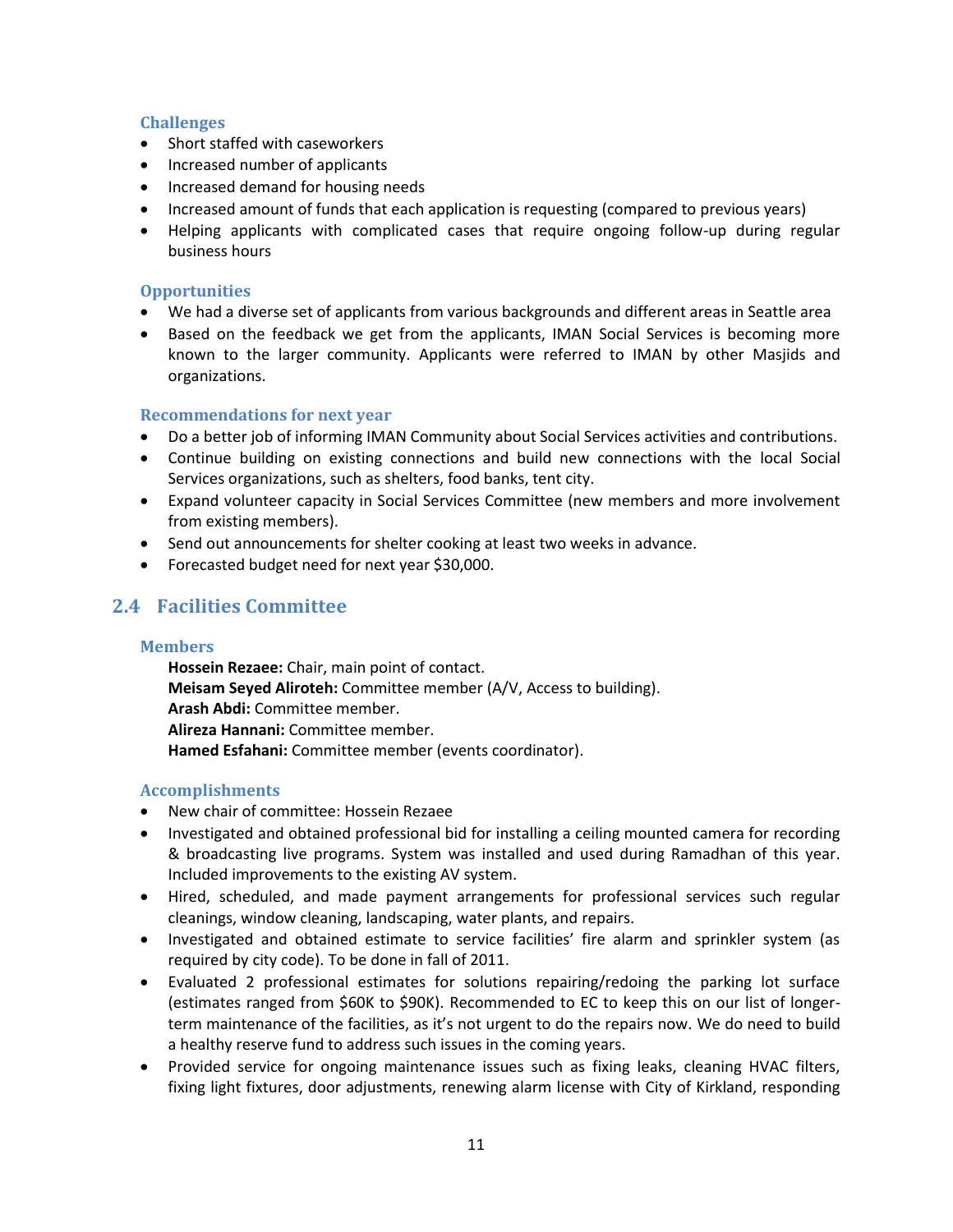to alarm calls, installation of decorative display pieces and other items requested by school or other subcommittees.

### **Challenges**

- Responding to a series of requests from various sub committees to make changes to the facilities, or purchase/install new furniture or fixtures (prioritizing outstanding tasks with limited sources).
- Encouraging community members to treat IMAN facility as their own home and help with maintenance.

### **Opportunities**

- Growing the committee and onboarding of new committee lead
- Starting of IMAN Cleaning day effort. Planning to continue this on regular basis as a way of enlisting community support throughout the year.

#### **Recommendations for next year**

- Increasing more community involvement & awareness in keeping the facilities clean and safe.
- Suggest to IMAN EC to create a reserve fund for building depreciation.
- Revise and complete Terms of Reference for subcommittee.
- Refine out annual budget estimate for ongoing maintenance cost.
- Encourage more involvement from committee members by having regular meetings.
- Work with IMAN EC & Board to develop a rental policy.
- Paint touch-up maintenance needed throughout the building.
- Investigate addition of security cameras at the entrances.
- Improve signage throughout the building (interior).

### <span id="page-11-0"></span>**2.5 Resource Center Committee**

#### **Members**

- **Syed Mohammad Raza Wasti:** Chair
- **Jawad Khaki**
- **Syed Ali Mansoor Naqvi**

- The library was actively open throughout the IMAN academic school year.
- Installed a new computer which is available for users.
- Catalogued all existing books in the library and reorganize the shelves.
- Facebook page created to share material online.
- Developed code of conduct for the library.
- Shipped Urdu books to another Urdu library.
- Plan of action in progress to implement a system that facilitates users to check out books from the library.
- Developed a plan to train prospective librarians who are willing to volunteer.
- Developed template for About Islam tab on IMAN web site.
- Developed a plan to add fresh content on IMAN web site.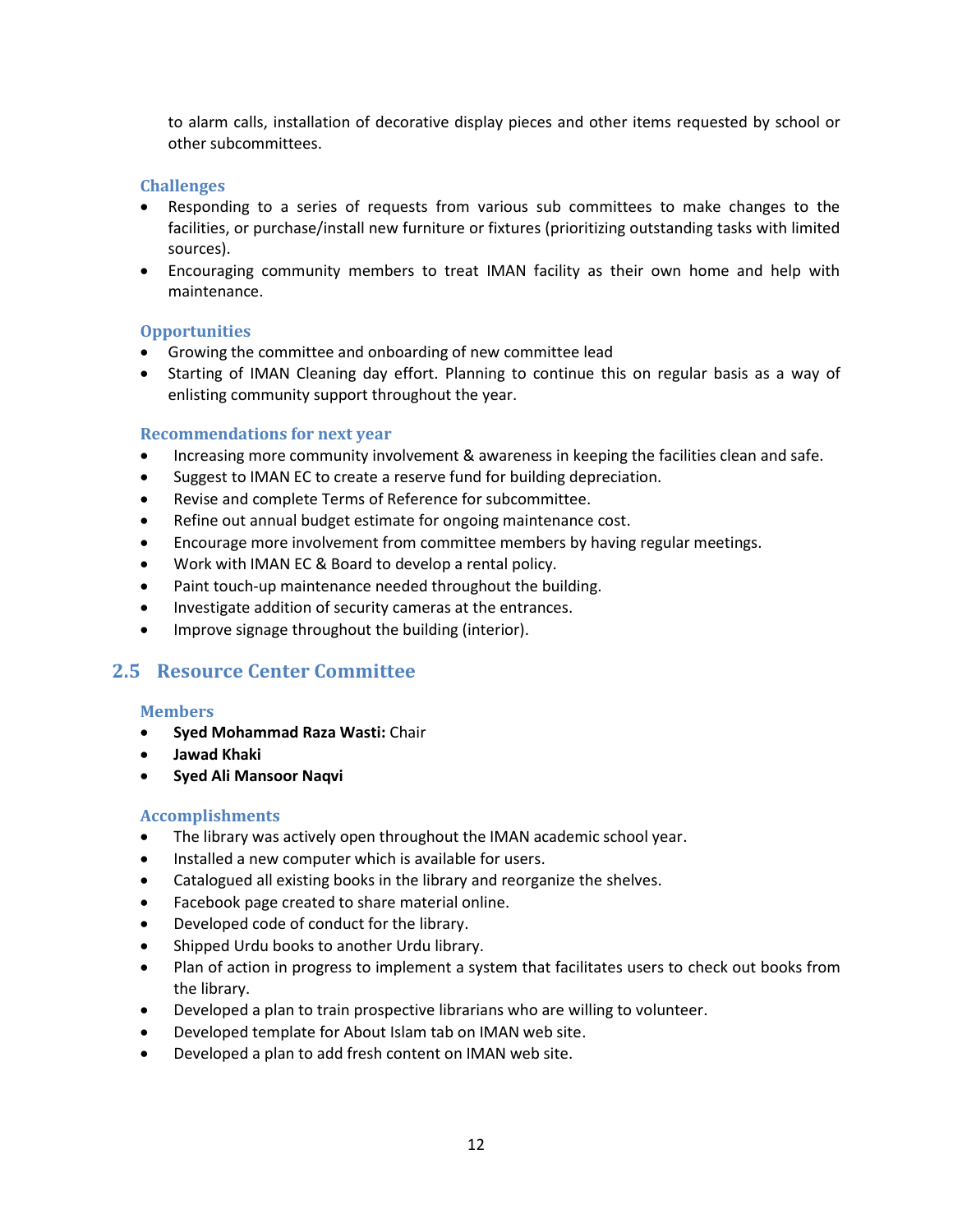- Develop relationship with respected authorities on Islam and Muslims.
- Volume of work to review new material suitable to share with others.
- Volunteers to operate the on-premise and online library collections.
- Volunteers to add fresh content on IMAN web site.
- Community member motivation to help in maintaining and grow the library.

### **Opportunities**

- Develop relationships with other libraries.
- Archive all programs at IMAN.
- Serve broader community base of Muslims and non-Muslims.
- Provide a useful service for IMAN members: children, youth and adults.
- IMAN Resource Center could be a useful resource for Sunday School.
- Develop simple programs or events (e.g. Book clubs, etc.) to attract peoples participation in the library.
- Based on the theme of the month, the RC members can sort out the books related to the theme and make people aware of it.
- Train more people to volunteer as librarians to have the library open on week days as well.

### **Recommendations for next year**

- Solicit donations to help develop the IMAN Resource center.
- Help recruit volunteers to manage and operate on-line and on-premise library resources.
- Promote IMAN Resource Center.

# <span id="page-12-0"></span>**3 Additional Activities**

### <span id="page-12-1"></span>**3.1 Together We Build**

This year we marked Together We Build's 10th anniversary year. Together We Build is an Interfaith Coalition of Christians, Jews, and Muslims seeking to find common ground and learning from one another as we work together to build houses for low-income families in East King County. For ten years now, each year we have sponsored two weeks of building together with Habitat for Humanity. In conjunction an interfaith service at one of our churches, synagogues or Islamic centers has been held. Each year there has been a one-day youth program on the build site. In addition, we have raised enough money to pay for the marvelous lunch served each day at the Habitat build, and sent an additional \$438,531 to Habitat as of August this year. You can find more about Together We Build on [http://togethwewebuild.org.](http://togethwewebuild.org/)

Success of this cross group initially was because of the continuing and enthusiastic support from the leadership of the participating Jewish, Christian and Muslim congregations. This year, our nation marked a special 10th anniversary remembrance of the events of 9/11, and TWB was a great way for our faith groups to individually and collectively mark that anniversary. TWB was originally formed as a response to the 9/11 events, and continues to be an example of what each of our faiths truly teaches. We each have our differing beliefs, and certainly many points of both politics and religion on which we disagree. None of these, however, is a cause for violence. Together we assert that our various positions will be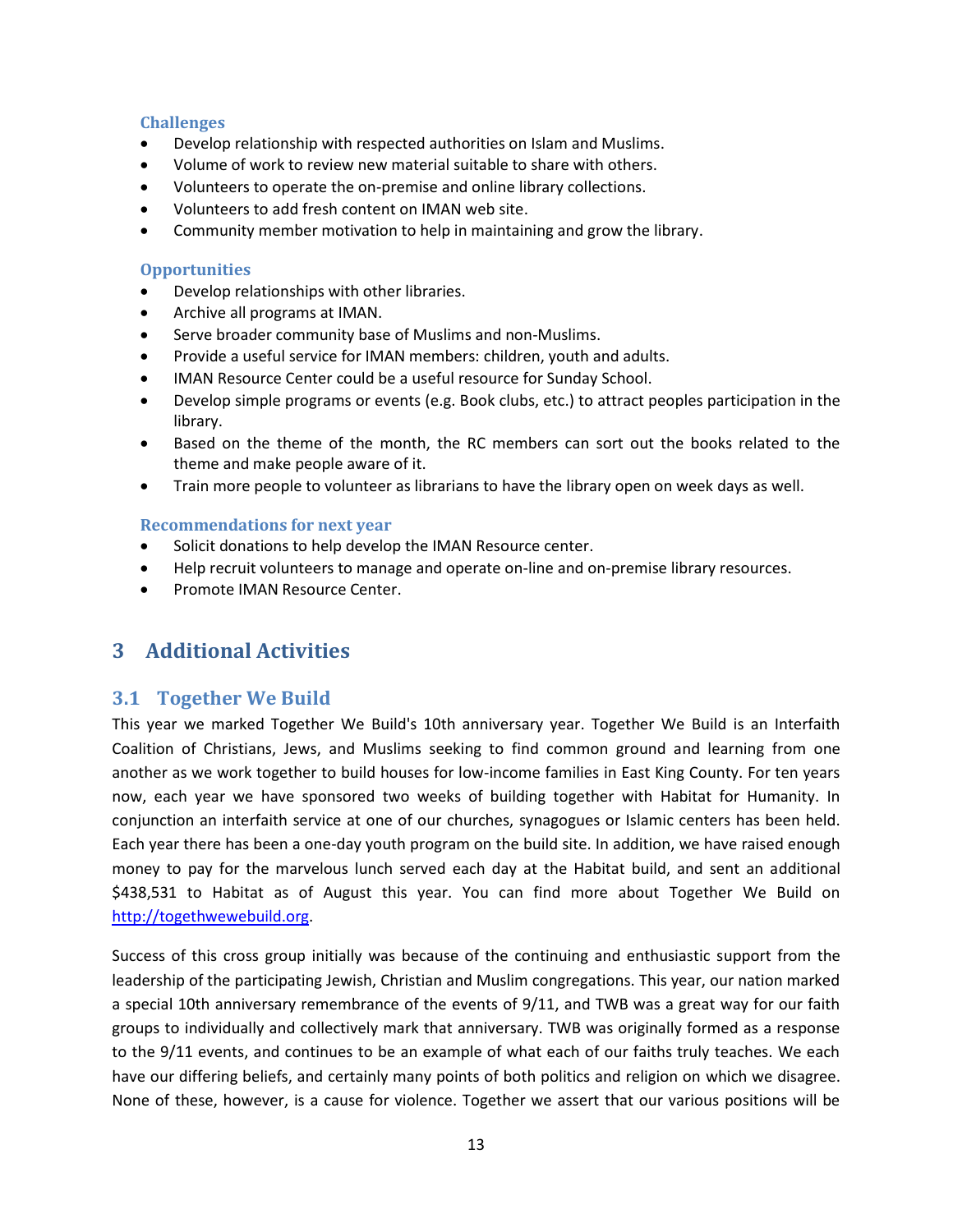advanced and reconciled only through understanding, dialogue and good example. That is the message of TWB and the message we bring to the community in this year of remembrance. Each year, we have come together, both in prayer and in work, to bring this message forward. In the process we have been enriched by our association. We have also become a key component in Habitat for Humanity's efforts, working two weeks each year and collectively raising, each as we can, in excess of \$40,000 per year.

Together We Build is in need of new leadership, if we are to continue the work that has been going on for ten years now. Several of the volunteers who have led the TWB effort over the last several years have changes coming in their lives that suggest they should take a step back. Besides, any program that is to sustain itself needs to have some turnover to avoid burnout. That is the position we are now in. Below are the various roles we need to fill, and job descriptions for each. As noted, three of the positions are filled. Please consider how you can help or identify someone who can help:

- TWB Steering Committee Chair
- Food Preparation Chair
- Volunteer Coordinator (Dave Sanford from Aldersgate United Methodist will perform this task in 2012)
- Youth Program Chair (Waqas Malik of the Ahmadiyya Muslim Community will perform this task in 2012.)
- Interfaith Service Coordinator (Phil Gerson of Temple B'nai Torah will fill this role in 2012)
- Member Relations Coordinator

# <span id="page-13-0"></span>**3.2 Hospitality**

### **Members**

- **Ali Sheriff:** Co-Chair.
- **Kaniz Khaki:** Co-Chair.

### **Accomplishments**

- Successfully supported various events at IMAN Muhurram majlis, Ramadhan programs, Eid programs, special events.
- Continued community involvement without formal volunteer enlistment.
- Improved organization:
- Core team has been formed and team members have been identified.
- Hospitality tasks for events have been identified and documented for future use.

### **Challenges**

 Improve organization - Define Terms of Reference, define hospitality roles and responsibilities and services.

### **Opportunities**

• See challenges above.

### **Recommendations for next year**

Formalize core team - structure, roles and responsibilities.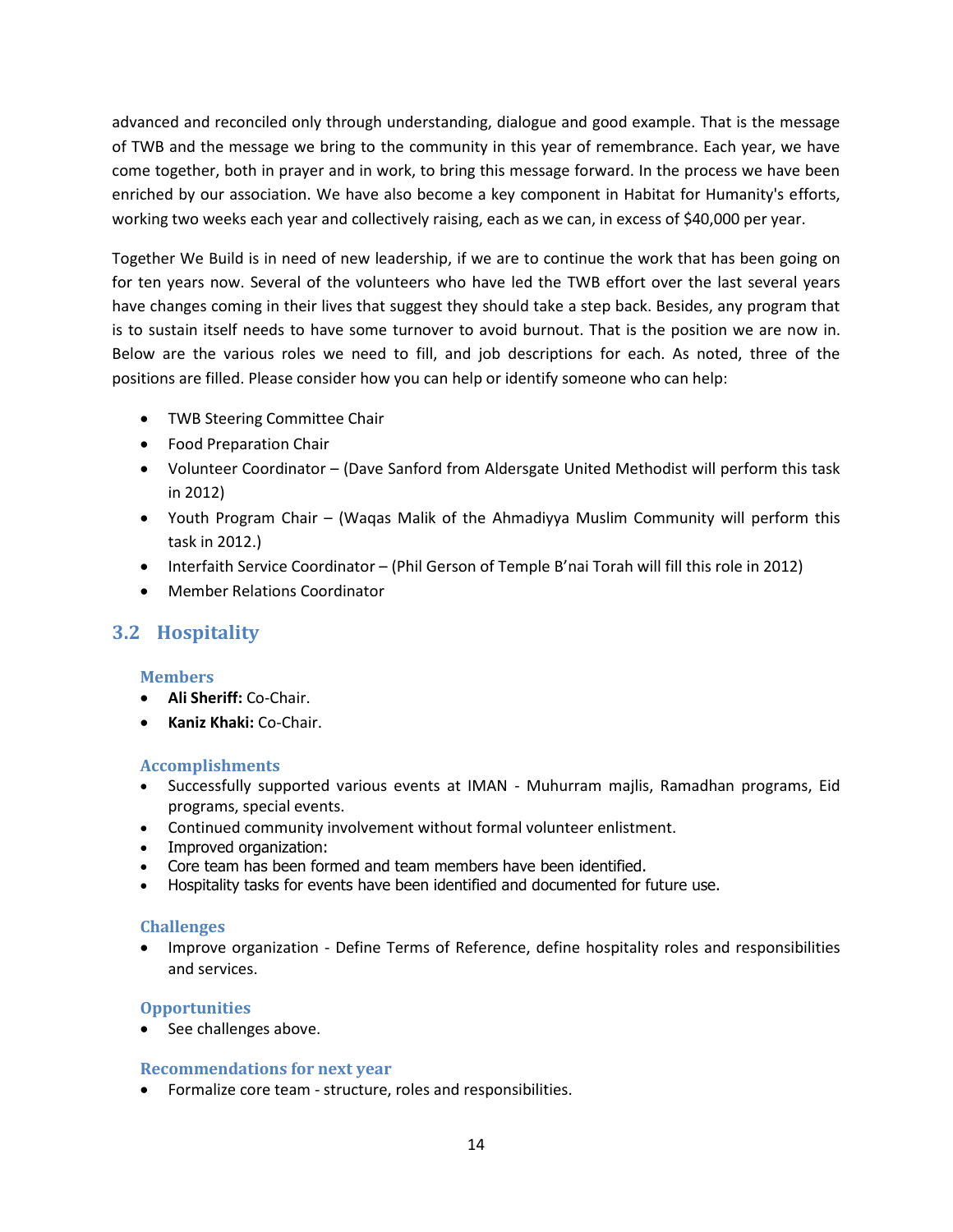Define Terms of Reference.

## <span id="page-14-0"></span>**3.3 Farsi School**

### **Members**

- **Ghadeer Baghai** Principal
- **Hamed Esfahani** Administrator
- **Hossein Rezaee** Parent Liaison
- **Mohammad Nikjoo** EC Liaison/ Treasurer

### **Accomplishments**

- With limited advertising we've had at least 55 students registered every term since establishment of the school in March 2009.
- Parents and students continue to be enthusiastic and cooperative about the Farsi School.
- There were a total of 4 regular classes for ages 5 to 17 and three adult classes.
- We had 6 experienced volunteer teachers and 8 assistants.
- The focus of teaching has been mainly on basic Farsi: reading, writing, and speaking.
- Secured a large shipment of textbooks from overseas.
- Recruited new volunteer teachers.
- Conducted a survey and received good responses with relatively high participation from parents, students, and teachers.
- Prepared a teacher training video for first-grade teaching techniques.

### **Challenges**

- Number of interested students to register continues to grow, which is a pleasant surprise and challenge.
- Forming a group of experienced volunteer teachers.
- Filling the empty teaching positions as a result of two teachers leaving.
- Compilation of text books from various sources, within U.S. and overseas.
- Timing limitations presented by having to coordinate with other school activities at IMAN on Sundays.
- Long term succession plan for recruiting leadership.
- The school administration was short staffed.
- Teachers' absentees.
- Scheduling parents and teachers meeting.

### **Opportunities**

- Create a safe atmosphere for children in our larger community to engage with one another.
- More diverse set of families to get to know the IMAN Community and also bond with their Islamic heritage.
- IMAN Center to become a learning center for larger community.
- Serve the educational interests of the greater Seattle community.

### **Recommendations for next year**

- Formalize Farsi School as an IMAN subcommittee.
- Conduct a survey to collect feedback from students/parents/teachers.
- Teacher training.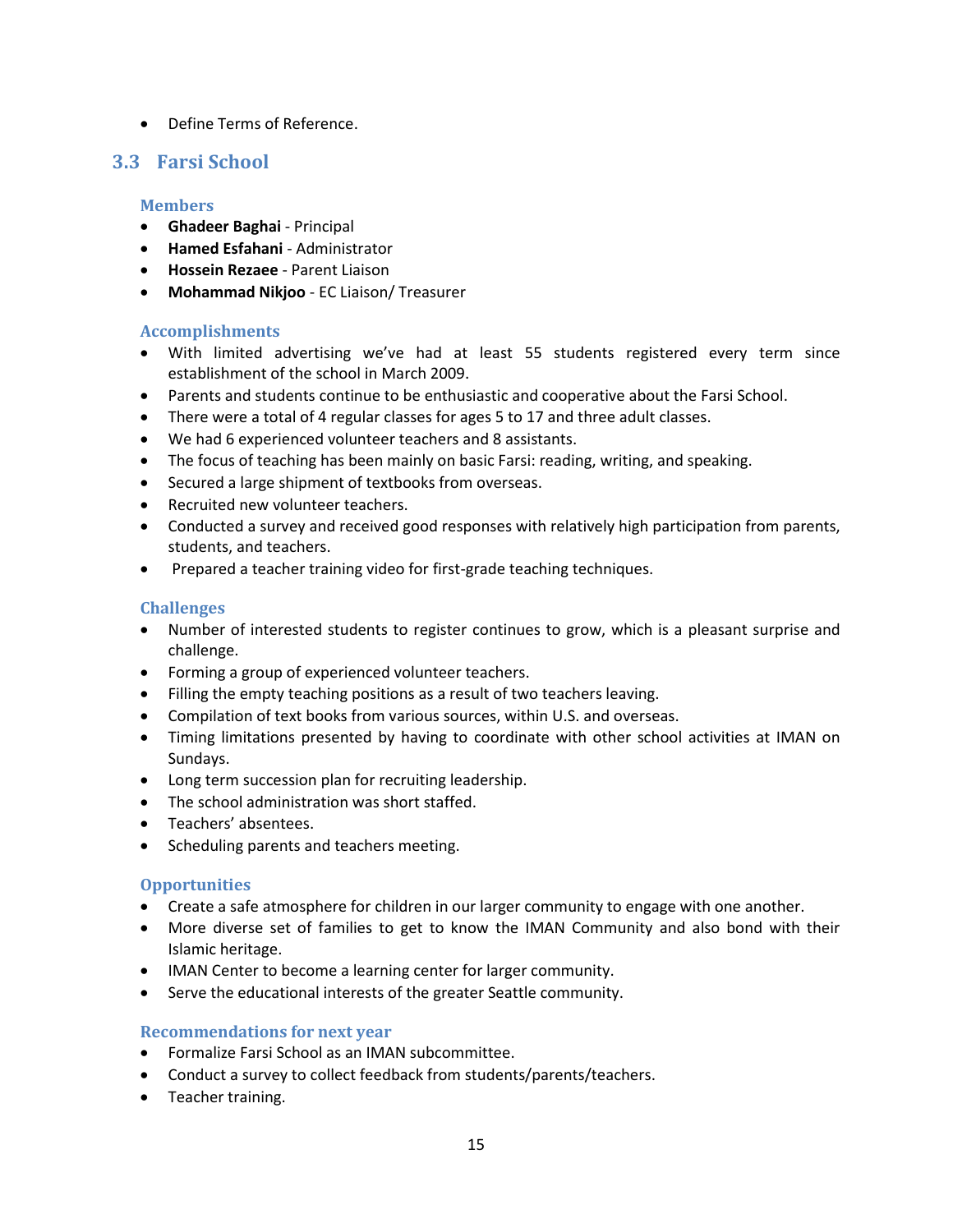- Have more opportunities for parents and teachers to communicate and share ideas.
- Formalize existing processes and enforce policies to create a professional and serious teaching environment.
- Have a standardized testing for new student's placement.
- Farsi language proficiency to qualify for a foreign language college credit.

# <span id="page-15-0"></span>**3.4 Qur'anic Arabic Classes**

### **Members**

**Rayyan Jaber** – Class Facilitator

### **Accomplishments**

The class facilitator and a core team of students meet regularly at the IMAN center.

### **Challenges**

- Relatively low attendance rate:
	- $\circ$  Low attendance rate could also suggest that there is not a lot of interest in the community to learn the Arabic language. It's hard to be conclusive here since no official survey was conducted.
	- $\circ$  It is a challenge because it is hard to sustain a program when the number of interested people is too low.

### **Opportunities**

The classes encouraged the participants to connect what they are learning with Qur'anic verses and supplications they recite after prayers, etc. Indeed, this is the main long-term goal of the classes, and is a key opportunity for IMAN center to be an educational beacon to both Muslims and non-Muslims in the greater Seattle area.

### **Recommendations**

- While the sample text books surveyed so far do not seem to be good enough to be used as standard textbooks at IMAN, we need to look for more books, or start compiling previous lecture notes to a book that would be available at registration time, if such classes are to be offered again.
- It is beneficial for IMAN library to have reference materials, such as Arabic/English dictionaries and different (prominent) translations of the Holy Quran (with the original Arabic verses printed side by side).

### <span id="page-15-1"></span>**3.5 Outreach Efforts**

The IMAN Community has continued to reach out and provide reliable and dependable information about Islam and Muslim to counter the concerning wave of Islamophobia.

Given the unfortunate misinformation about Islam and fear of Muslims, IMAN outreach is an important area to expand. This activity is short of volunteers. Both reliable sources of information about Islam and opportunities for others to interact with practicing Muslims are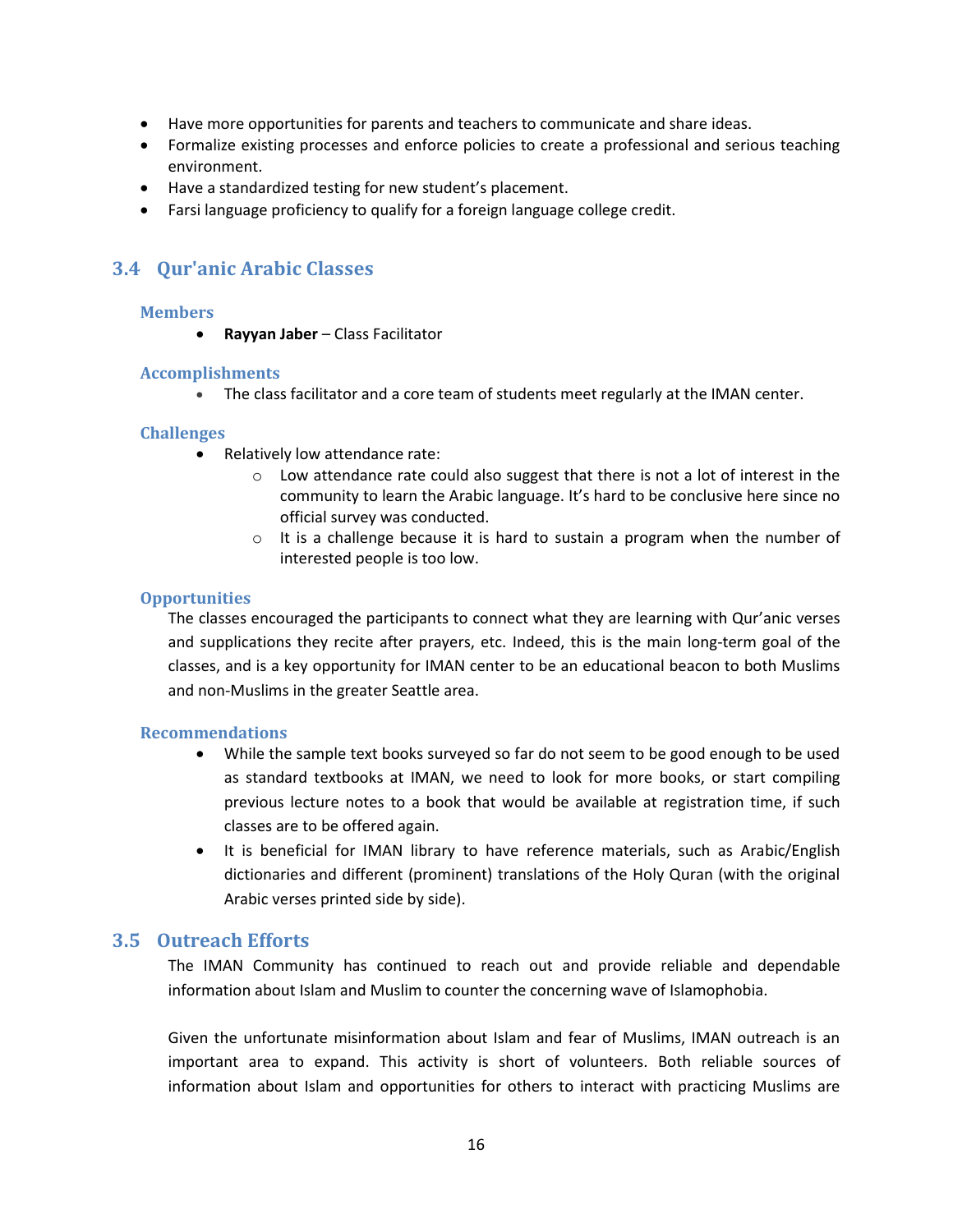desperately needed if Americans are to have a greater understanding and respect for Islam and for Muslims.

### **Accomplishments**

### **Islam 101 Presentations and Discussions with various groups hosted at IMAN**

- **UPE Various youth and adults from Greater Seattle Churches and other non-Muslim** communities for Iftar and other occasions throughout the year (Jawad and Meisam with support from many others in the community)
- Men's Interfaith breakfast at IMAN with Northlake Unitarian Church January (Syed Wasti and the IMAN Sunday breakfast group)
- Middle school youth visit by University Unitarian Church February (Jawad, Ghadeer, Rouhollah, Meisam)
- Forest Ridge School of the Sacred Heart visit to Friday prayer service March (Jawad and Meisam)
- **Presentation & dinner for "I am my brother's keeper Confronting ISLAMOPHOBIA** Conference" attendees – May (Meisam and others from the IMAN community)
- Our Lady of the Lake School in Seattle May (Jawad, Meisam and Sr. Shahina)
- 10th Anniversary Together We Build Interfaith Service September (Many from IMAN)

### **Talks on Islam and/or Muslim Perspective given off-site**

Members of the IMAN Community participated as speakers in several programs listed below:

- Camp Brotherhood "Celebrate Challenge" 10/2/10 Panel Discussion between Br. Jawad, Father Tracey and Rabbi Mirel
- Seattle First Baptist Church in Seattle November (Jawad)
- Puget Sound Reconciliation Dinner December (Jawad and Syed Wasti)
- **IF Interfaith service at All Pilgrims Church December (Many from IMAN)**
- PTA Regional Mid-Year Conference February (Jawad)
- Peace Pole Planting & Dedication at Kirkland Congregational Church April (Jawad and Hamed)
- Eastside Republican Club panel on religious liberty May (Jawad)
- Faith and Today's World: "Interfaith Relations: Christianity and Islam" Issaquah Library May (Jawad)
- East shore Unitarian church Interfaith Peace Service August (Rouhollah)
- 9/11 Service at Kirkland Performance Center September (Many from IMAN)

### **Community networking**

Br. Jawad continues to represent IMAN in the following forums:

- Serves on the Executive Advisory Board for the School of Theology & Ministry.
- Engage other faith and civic organizations in Greater Seattle to promote a pluralistic vision of America that incorporates all ethnic and faith communities.
- **Speaks at various community forums as called upon.**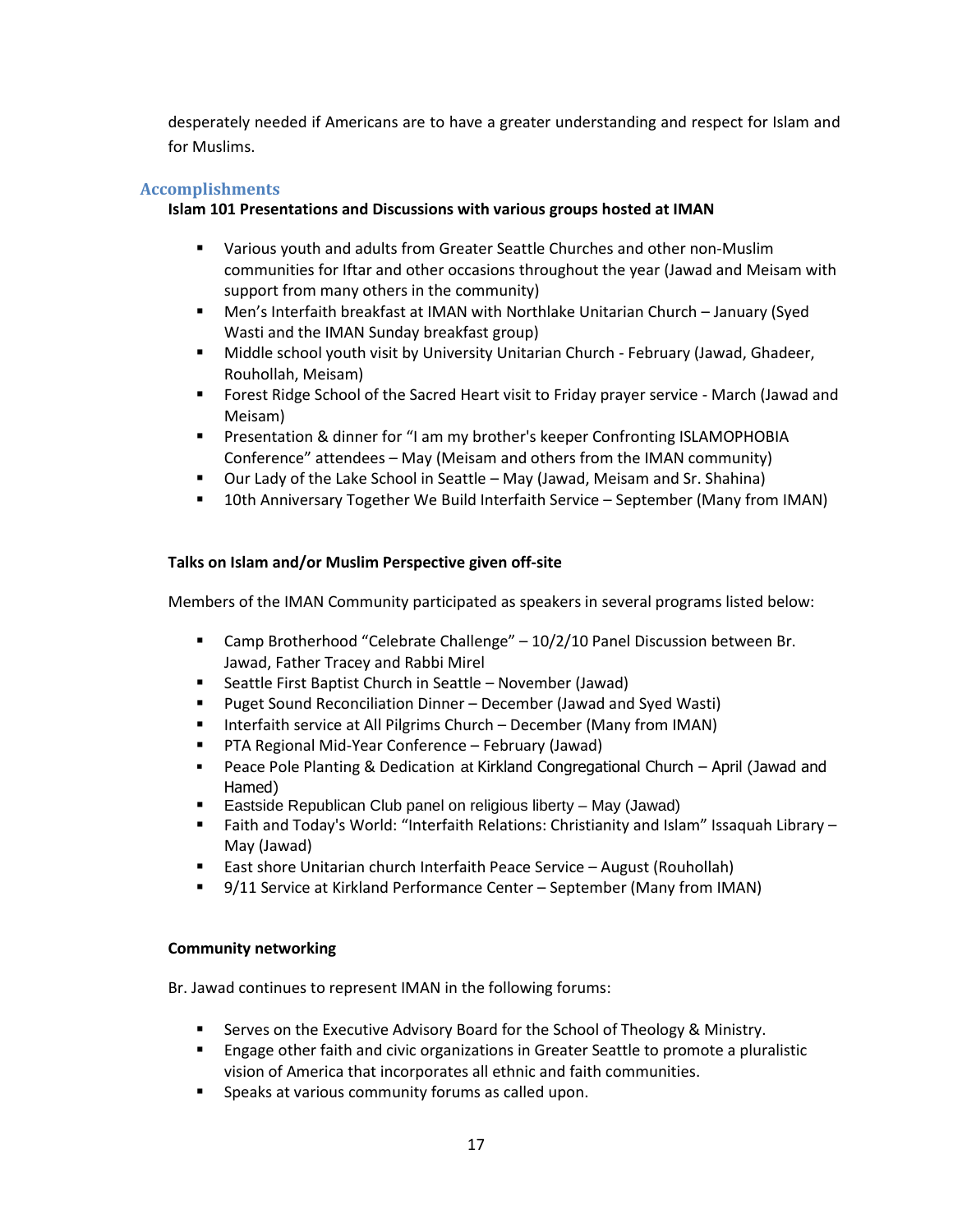OneAmerica, Muslim Advocates, Department of Homeland Security, US Attorney General to improve treatment of Muslim US Citizens.

### **Challenges**

Over commitment of the IMAN members inclined toward outreach to many other activities in the running of IMAN.

### **Opportunities**

- A key opportunity for Muslims to become more active and visible in the larger community.
- Provide reliable information on Islam and Muslims to counter continued misinformation.

### **Recommendations**

- When qualified people with a strong commitment and time available can be identified classes related to specific Islamic beliefs and practices should be offered on a regular basis.
- There should also be well thought out, well supplied and easily accessible resources available for visitors, those interested in learning about Islam or Muslims, and for new converts.
- Stimulating discussion among IMAN members interested in these areas is recommended as a means for clarifying outreach interests, level of commitment, and resources needed. Recruitment of IMAN members to be involved in outreach efforts must be done in the context of their existing commitments. Individuals interested in reaching out tend to be the same members who are already heavily involved in multiple IMAN activities.
- There is a continuing need for improved coordination between Muslim Communities as part of Greater Seattle Council of Muslim Communities. In several forums (e.g., meeting with Seattle US Attorney General) we had an opportunity to present a coherent Muslim voice if various Muslim communities were better organized. Efforts to form this group need to be revitalized.

# <span id="page-17-0"></span>**3.6 Philosophy Study Circle**

### **Members**

- **Rouhollah Rahmani** Facilitator
- **Hamed Esfahani** Backup Facilitator

### **Accomplishments**

 We focused this year on the study of Mulla Sadra, the great Islamic scholar and philosophy. This year was focused on deeper understanding of Allah and existence through the philosophy of Mulla Sadra. We complete selections from 2 books, and focused on discussion and debate.

### **Challenges**

 Our key challenge is to approach the philosophical material in a way that the participants can digest. Much of the material is challenging and mentally intense, and so we have a constant pedagogical problem.